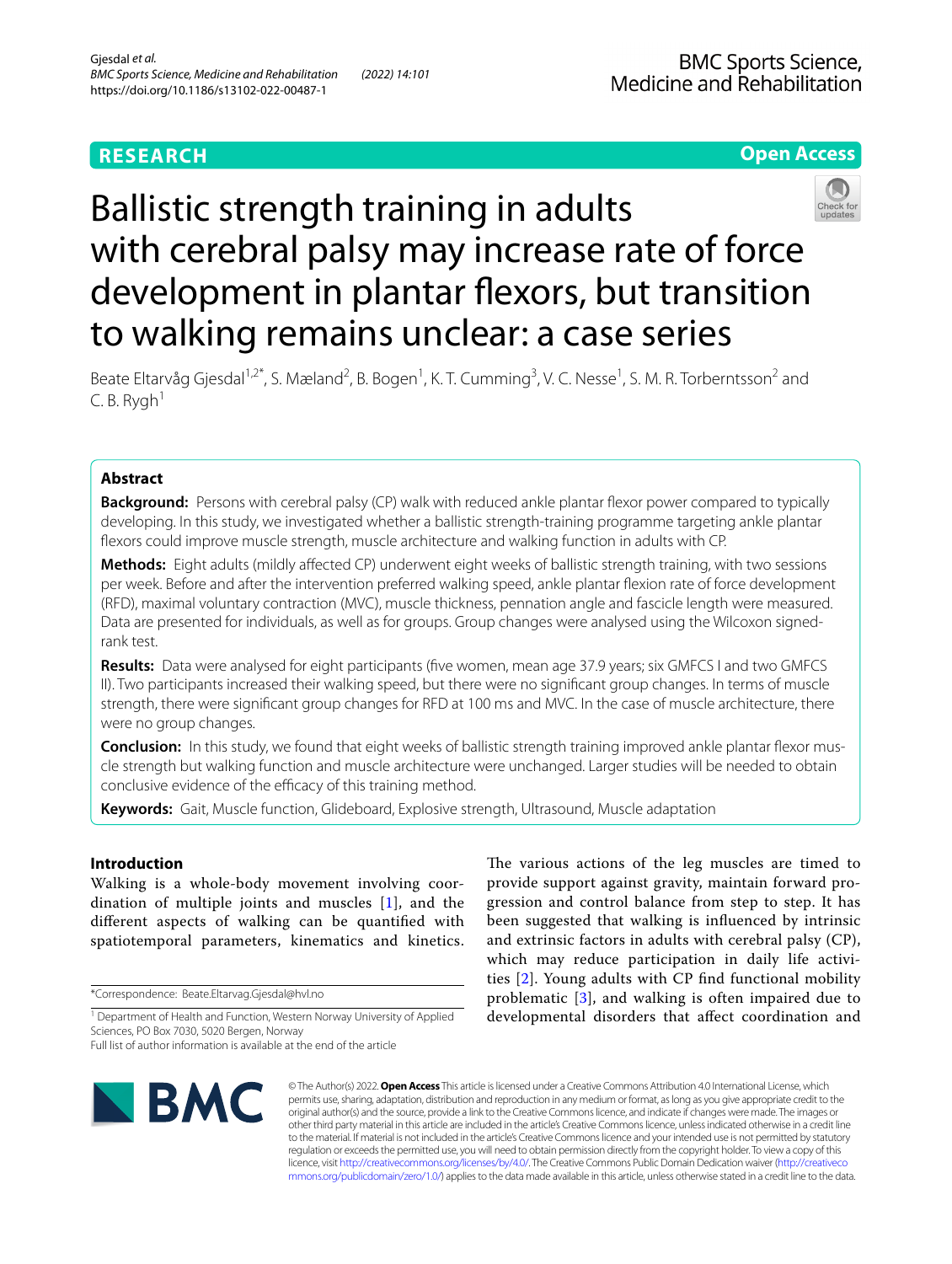balance  $[4]$ . The walking function has also been found to deteriorate through adulthood in people with CP [[5\]](#page-8-4).

The ankle plantar flexors are essential contributors to forward propulsion, with an increased power burst in the late stance, which is decreased in persons with CP [[6\]](#page-8-5). In addition, inadequate ankle push-of in this population contributes to poorer walking economy [[7\]](#page-8-6). An impaired gait function in adults with CP is associated with reduced rate of force development (RFD) and increased stifness of the ankle muscles [\[8](#page-8-7)]. In individuals with CP, the spastic ankle plantar fexor muscles are weaker, and they contain more fat and intramuscular connective tissue  $[9]$  $[9]$  than typically developing  $[10]$  $[10]$ . Furthermore, the reduced muscle thickness, reduced fascicle length [[11\]](#page-8-10) and sarcomere elongation observed in spastic CP [\[12](#page-8-11)] might infuence RFD [\[13](#page-8-12)].

Muscle strength is important for walking, and even though spastic muscles respond well to strength training, it remains unclear whether walking function improves [\[14\]](#page-8-13). Furthermore, literature on the impact of strength training on skeletal muscle architecture in individuals with CP is sparse  $[15]$  $[15]$ . The American College of Sports Medicine (ACSM) has listed several factors associated with the specifcity of strength training, which may be of use when designing strengthtraining programmes. These include the following: muscle actions involved, speed of movement, range of motion, the muscle groups to be trained, energy systems involved, intensity and training volume [[16\]](#page-8-15). To improve walking in populations with neurology, a theoretical framework (based on the ACSM guidelines on the specifcity and biomechanics of walking) has been proposed, targeting hip and ankle plantar flexors in strength exercises [[17](#page-8-16)]. Even though power is the product of moment and angular velocity, few previous studies have explored the efficacy of velocity induced strength training and the efect on walking outcomes. Some single studies, like that of Moreau et al.  $[18]$  $[18]$  $[18]$ , have found increased fascicle length in the rectus femoris muscle and improved walking speed after velocity-induced strength training. Kirk et al. [\[19\]](#page-9-0) targeted dorsifexors for explosive strength training that induced increased toe lift in late swing. Geertsen et al. [[8](#page-8-7)] found associations between impaired gait function and reduced rapid force generation, and increased passive stifness in dorsifexors and plantar fexors. To our knowledge, no studies have investigated strength training with a focus on the increased speed of motion targeting the ankle plantar flexor muscles. Therefore, the aim of this study was to investigate whether eight-week ballistic strength training of the ankle plantar flexors could improve muscle strength, muscle architecture and walking function in adults with CP.

## **Methods**

## **Participants**

Participants were recruited via the Secretary General of the Norwegian CP Association, who forwarded an invitation to adult members of regional CP association. Project information was made available in local training centres and regional hospitals. Information was also posted on social media sites for users to share. Interested and potential participants were invited to an information meeting, during which the project was presented, and they were given the opportunity to ask questions.

Ten adults of Norwegian ethnicity were initially included in the study. All had completed primary school, and none had undergone surgery last year. One withdrew before the intervention started because participation was too burdensome, and one withdrew due to bursitis of the foot (considered in another study constituting the same population  $[20]$  $[20]$ ). Six participants were classified as hemiplegic and at level I of the Gross Motor Function Classifcation System (GMFCS); two were classifed as diplegic and at GMFCS level II (Table [1](#page-1-0)). None of the participants had previous experience with ballistic strength training. We have published another paper with the same study population, addressing the research question on whether they can perform ballistic strength training, and it will be referred to, in particular, with their experiences with the intervention [[20\]](#page-9-1).

Ethical approval was granted by the Regional Committees for Medical and Health Research Ethics (REC Western Norway; ref: 2018/2390), and all volunteers provided written informed consent before the study intervention.

## **Training intervention**

The participants underwent eight weeks of ballistic strength training targeting the ankle plantar flexors, twice per week in the laboratory. In week five, we introduced an additional exercise for participants to do at

<span id="page-1-0"></span>**Table 1** Participant characteristics. The most affected side in bilateral CP was based on the lowest value of maximal voluntary contraction

| ID             | Age (y) | Sex | <b>GMFCS level: distribution</b> |
|----------------|---------|-----|----------------------------------|
| P <sub>1</sub> | 27      | W   | I: right hemiplegia              |
| P <sub>2</sub> | 51      | W   | I: left hemiplegia               |
| P <sub>3</sub> | 28      | W   | I: left hemiplegia               |
| <b>P4</b>      | 53      | M   | II: diplegia, left most affected |
| <b>P5</b>      | 34      | M   | II: diplegia, left most affected |
| <b>P6</b>      | 24      | W   | I: left hemiplegia               |
| P7             | 30      | W   | I: left hemiplegia               |
| P <sub>8</sub> | 56      | M   | I: right hemiplegia              |
|                |         |     |                                  |

GMFCS: Gross Motor Function Classifcation System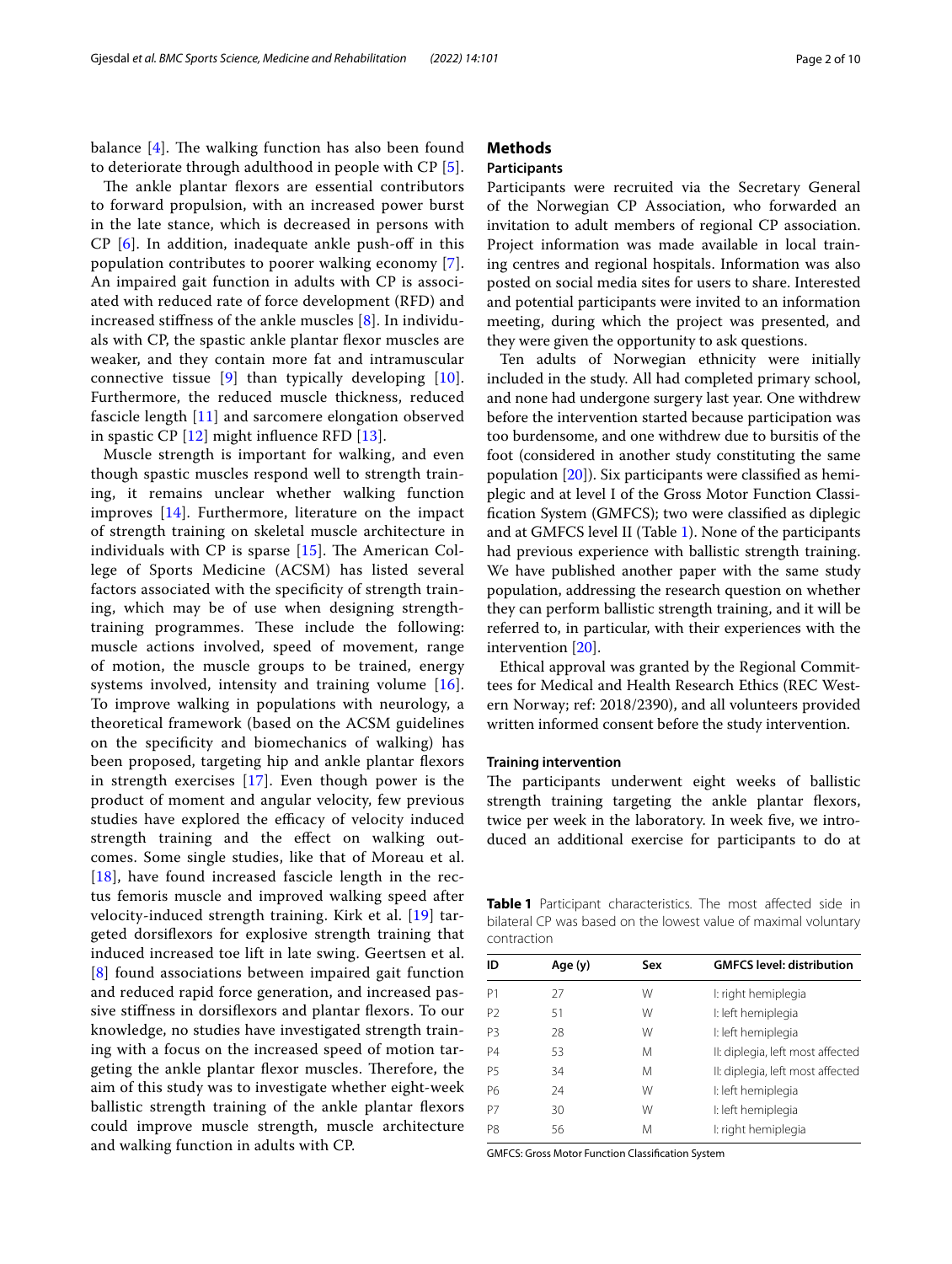home, targeting the hip, the second largest power burst in walking [\[17](#page-8-16)]. Challenges with introducing a home exercise are discussed in a previous paper [\[20\]](#page-9-1), and ankle plantar flexors are the primary focus in this paper. The rationale for using a ballistic training programme was to mimic ankle movement during walking, where force in the ankle muscles is generated during brief periods of time and according to the principle of specifcity, with greater angle velocity. Each training session in the lab started with a general warmup of either indoor cycling or treadmill walking. Three exercises were performed with participants lying on an inclined glideboard (Total Gym RS Encompass PowerTower®): (a) jump squats, (b) single leg hopping on the paretic leg and (c) bounding on alternating legs. For a thorough description of the exercises including pictures, see "Additional fle [1](#page-8-18): Appendix 2" in Hendrey et al. [[21\]](#page-9-2). Each exercise in the lab was performed for a fve-minute interval, with skill acquisition as the goal. The participants were encouraged to complete as many repetitions as possible, and breaks were initiated either by the participant when needed or the researcher, if technique and/or coordination deteriorated. The sessions were monitored, and the number of repetitions and type of assistance needed were recorded, details from the sessions can be found in "Additional fle [1](#page-8-18)" in Gjesdal et al. [[20\]](#page-9-1). Delayed onset muscle soreness, activities besides the intervention, adverse events or other symptoms limiting participation were also recorded. The participants' experiences of the exercises is presented more thoroughly in Gjesdal et al. [[20](#page-9-1)]. All subjects were asked to continue their regular training routines.

## **Strength testing**

To monitor potential responses to the training, we investigated functional muscle capacity on the basis of maximal voluntary contraction (MVC) and rate of force development (RFD), walking outcomes and muscle architecture. Maximal voluntary contraction (MVC) of the plantar fexors was measured in a seated position, with the back rest reclined to approximately 30 degrees, using a stationary dynamometer (CON-TREX<sup>®</sup>MJ). Participants were instructed to perform the contraction "as quickly and forcefully as possible" and to hold for five seconds. To ensure that participants completed the task as instructed, the tester gave verbal encouragement. The participants completed three plantar flexions with maximal effort. If the participants were not able to perform with maximal efort, they were allowed an extra contraction. Data were imported offline to Microsoft Excel (version 16.50), and a torque plot was created for each trial for each subject. All torque plots were visually inspected, and those with countermovement and spikes were excluded. The trial that produced the highest MVC was used to calculate the plantar fexors' rate of force development following onset of contraction, defned as baseline torque in the 500 ms preceding the contraction plus 3 standard deviations. Ankle plantar fexor RFD was defned as the slope of the torque-time curve ( $\triangle$ torque/ $\triangle$ time) in the isometric contraction at specifc times (50, 100 and 200 ms), which is in accordance with previous studies  $[8, 19]$  $[8, 19]$  $[8, 19]$ . The force signal was smoothed by a digital fourth-order, zero-lag Butter-worth filter with a 15 Hz cut-off frequency [\[23\]](#page-9-3) in Python Launcher (v. 3.8.0).

## **Walking function: gait analysis**

In order to study potential changes in gait characteristics, participants underwent three-dimensional gait analysis (3DGA). They walked barefoot along a 7-m overground pathway surrounded by eight synchronous Oqus cameras (Qualisys, Gothenburg, Sweden), with a force plate (Kistler Nordic AB, Jonsered, Sweden) mounted at the halfway point. Passive reflective markers (12.5 mm) were attached to anatomical landmarks on the skin in accordance with the Plug-in-Gait marker-set. Participants were instructed to walk at their preferred walking speed. Three walking trials of both left and right foot strikes on the force-plate were processed using Qualisys Track Manager (Qualisys, Gothenburg, Sweden) and exported via the Project Automation Framework gait module (PAF gait module, Qualisys) to Visual3D (C-Motion Inc., Rockville, MD, USA). Walking speed was determined by stride length/cycle time (derived from both sides), based on a total of 12 gait cycles. Ankle joint velocity at pushoff and ankle range of movement (ROM) measurements were derived from six cycles, based on only the afected/ most afected side (pipeline command can be found in "Additional fle [1:](#page-8-18) Appendix 2").

## <span id="page-2-0"></span>**Muscle architecture**

Muscle thickness, fascicle length and the pennation angle of the medial gastrocnemius were examined with 2-D mode ultrasound (GE Ultrasound Korea, Ltd., 9,, Gyeonggi-do, Korea). The participants lay in a relaxed, prone position, with a pillow at the ankle, and the resting knee and ankle joints were measured with a manual goniometer to ensure the same leg position during the pre- and post-test, as described elsewhere [\[11](#page-8-10)]. A water-soluble gel was applied to the ultrasound probe (5 cm MLG-15-D) to eliminate pressure on the skin. The probe was held perpendicular to the skin. The probe placement, anatomic landmarks, scars, moles and vessels were marked on acetate paper to ensure similar probe placement across baseline and post scans on the medial gastrocnemius [\[18](#page-8-17)]. Muscle thickness was measured with a transverse probe orientation and was defned as the distance between deep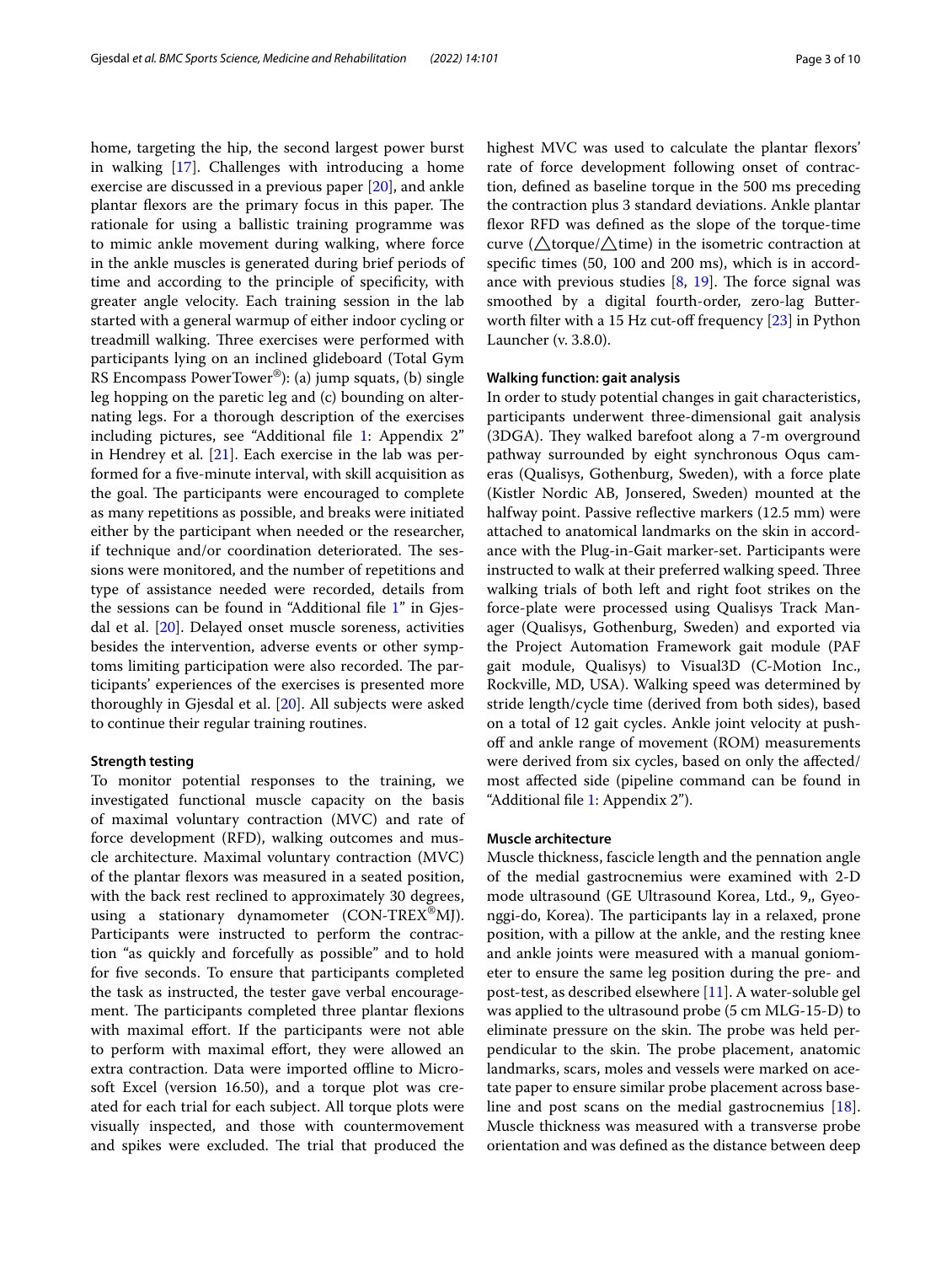and superfcial aponeuroses, as previously described [[24\]](#page-9-4). Fascicle length was measured with longitudinal probe orientation, and the visible portion of the fascicle was measured within the image frame [[25](#page-9-5)]. If the fascicle was not visible within the image frame, the remainder was estimated as a linear continuation of the fascicle and aponeuroses in the proximal direction [\[26\]](#page-9-6). Pennation angle was measured with longitudinal probe orientation and was defned as the angle formed between identifed fascicles and deep aponeurosis [[24\]](#page-9-4). Images were discarded if muscle contractions were detected.

## **Image analyses**

The ultrasound images were blinded for pre- and posttests prior to analysis in ImageJ (version 1.52 k, Rasband, National Institutes of Health, USA). Two independent operators analysed the images to minimize measurement error. For each architectural parameter, two images were analysed, and the mean of the measured parameters was used for further analyses. Muscle thickness was examined as the average of two scans from fascia to fascia (Fig. [1\)](#page-3-0). Fascicle length was measured from the superfcial aponeurosis along the fascicle to the deep aponeurosis [[25](#page-9-5)], and the remainder of the fascicle length was estimated as a linear continuation (estimated fascicle length = visible fascicle + h/sin PA), as described by Ando et al. [[26](#page-9-6)]. Pennation angle was measured as the angle between the fascicle and deep aponeurosis, as demonstrated in Fig. [1.](#page-3-0) One of the assessors (VCN) did a test–retest evaluation of image measurements and found negligible measurement error.

### **Analysis**

Data are presented for all participants individually, with mean and standard deviation. In addition, when data are grouped, they are presented as medians and interquartile ranges. Group changes were analysed using the Wilcoxon signed-rank test, using GraphPad Prism 9.1.0 (GraphPad Software, San Diego, California, USA). P-values equal to 0.05 or lower were considered statistically signifcant. Data were tested for normal distribution prior to statistical analysis.

## **Results**

Adherence to the training sessions was 95% for participants who completed the study. Muscle strength data are missing for P3 and P6 at pre-test due to measurement error. In a prior study on the same study population, the participants were interviewed about their experiences with the intervention. Some stated that they did not feel sore or bothered by the exercises at all, while some reported that soreness and tiredness varied, and that the knee extensors in particular were sore. Muscle soreness was most pronounced in the beginning of the exercise period, suggesting that the participants adapted to the load. Delayed onset muscle soreness or other factors (like pain) did not limit the training participation. Further details of each training session is reported in Gjesdal et al. [[20](#page-9-1)].

## **Muscle strength measures**

Measures of MVC revealed large variations in pre- and post-test values, both in terms of relative changes within the same subject and between individuals (Fig. [2](#page-4-0)). MVC

<span id="page-3-0"></span>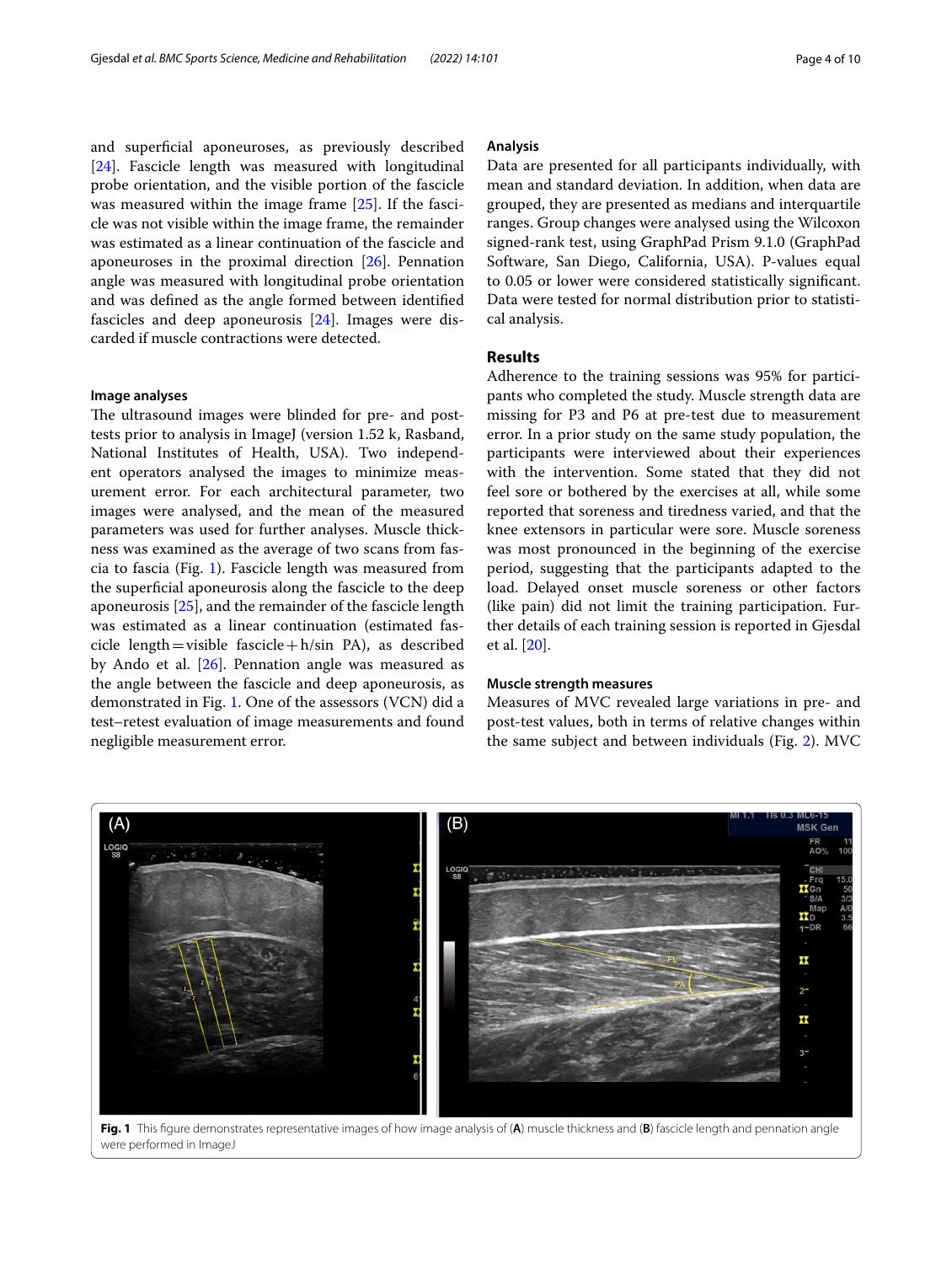

<span id="page-4-0"></span>increased in fve participants, decreased in one and remained unchanged in one. Five out of six participants increased RFD at 100 and 200 ms after training. At 50 ms, only three participants showed an improving trend. Table with individual results can be found in Additional file  $1$ : Appendix 1. There was a significant group difference for RFD at 100 ms ( $p=0.03$ ) and for MVC ( $p=0.03$ ) (Table [3](#page-5-0)).

## <span id="page-4-2"></span>**Walking function**

Walking speed improved by more than 0.1 m/s in two participants; fve were unchanged and one walked at a slower pace (Table [2](#page-4-1)). In terms of angular joint velocity,

three improved, one was unchanged, and four participants were measured at lower velocity. Although walking speed is assumed to depend greatly on push-of speed in the ankle, there did not appear to be any systematic covariation in how the participants changed with regard to angular velocity and walking speed. Ankle range of motion tended to decrease. There were no statistically significant group changes (Table [3\)](#page-5-0).

## **Muscle architecture**

Muscle thickness, pennation angle and fascicle length were measured to study potential changes in muscle [architecture](#page-2-0) after the training intervention. Even though

<span id="page-4-1"></span>Table 2 Walking speed (12 cycles), joint velocity at push-off and active ankle range of motion (6 cycles, only affected/most affected side) at self-selected walking speed, presented as mean and standard deviation in parentheses

|                | Speed (m/s) |      | Angular velocity at push-off (%) |          | Ankle RoM (°) |       |
|----------------|-------------|------|----------------------------------|----------|---------------|-------|
|                | Pre         | Post | Pre                              | Post     | Pre           | Post  |
| P1             | 1.20        | 1.18 | 170 (23)                         | 167(20)  | 28(2)         | 33(3) |
| P <sub>2</sub> | 1.12        | 1.38 | 274(27)                          | 275(14)  | 28(1)         | 25(1) |
| P <sub>3</sub> | 1.25        | 1.24 | 168(13)                          | 156 (13) | 22(1)         | 21(1) |
| <b>P4</b>      | 0.93        | 0.98 | 242 (27)                         | 236 (24) | 27(1)         | 24(2) |
| P <sub>5</sub> | 1.21        | 0.99 | 168 (22)                         | 208(24)  | 25(2)         | 22(2) |
| P6             | 0.97        | 1.42 | 163(23)                          | 177(16)  | 29(2)         | 25(2) |
| P7             | 0.99        | 0.96 | 281(9)                           | 318 (52) | 34(1)         | 39(2) |
| P <sub>8</sub> | 0.80        | 0.82 | 167(10)                          | 154(9)   | 24(2)         | 20(1) |

m/s: metres per second; deg/s: degrees per second; ROM: range of motion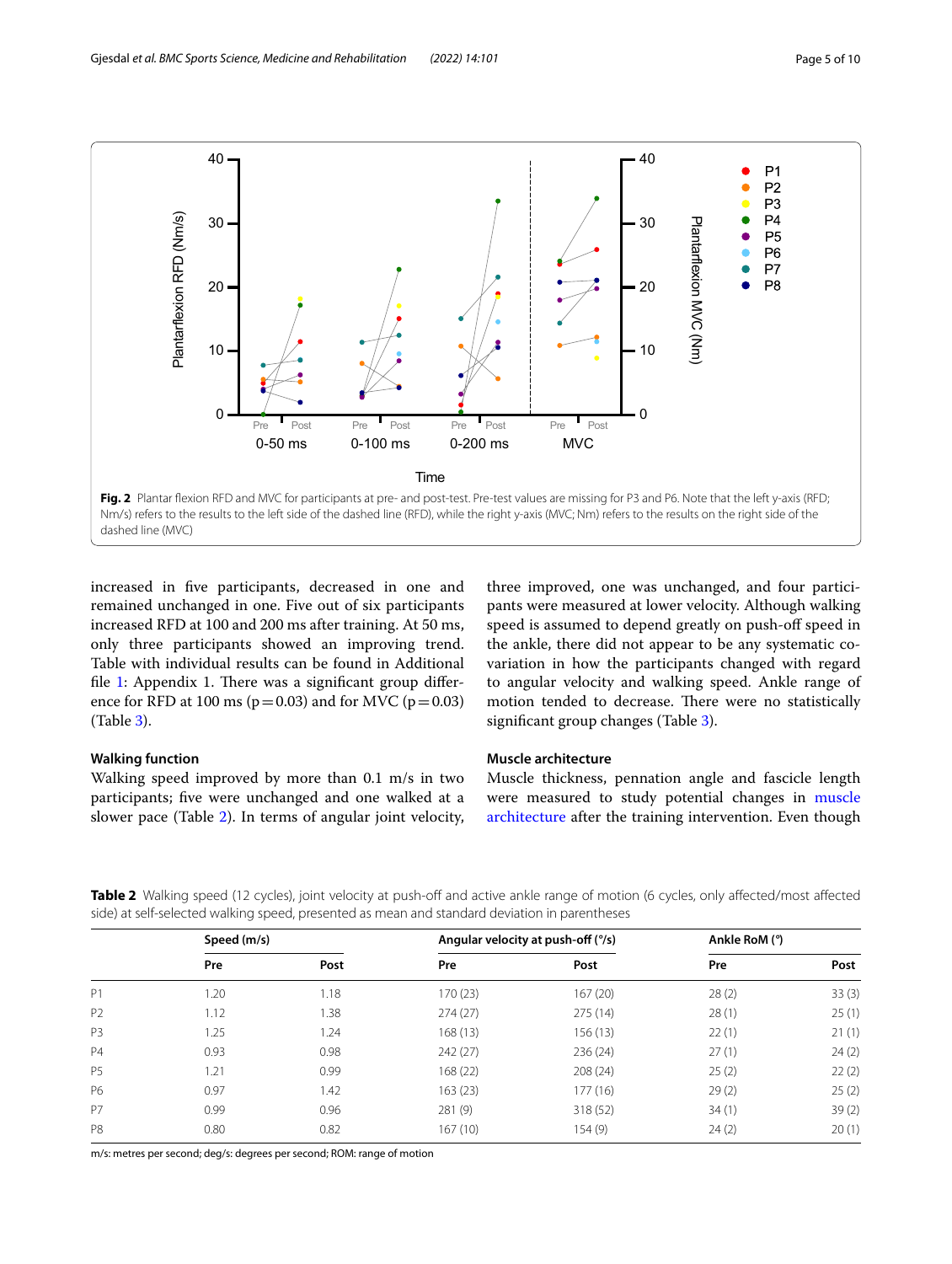|                                    | Pre    |               | Post   |                 | P value |
|------------------------------------|--------|---------------|--------|-----------------|---------|
|                                    | Median | <b>IQR</b>    | Median | <b>IQR</b>      |         |
| Muscle architecture $(n = 8)$      |        |               |        |                 |         |
| Muscle thickness (cm)              | 1.62   | $1.45 - 1.67$ | 1.68   | 1.49-1.83       | 0.08    |
| Fascicle length (cm)               | 3.04   | $2.69 - 3.99$ | 2.98   | $2.64 - 3.69$   | 0.44    |
| Pennation angle (°)                | 24.90  | 22.18-38.18   | 28.00  | 23.60-38.00     | 0.48    |
| Walking function ( $n = 8$ )       |        |               |        |                 |         |
| Speed (m/s)                        | 1.06   | $0.96 - 1.20$ | 1.09   | $0.98 - 1.28$   | 0.57    |
| Angular velocity at push-off (°/s) | 169    | 167.75-250.00 | 192.5  | 164.25-245.75   | 0.64    |
| Active RoM (°)                     | 27.2   | 24.65-28.18   | 24.45  | 22.00-26.95     | 0.50    |
| Muscle strength ( $n = 6$ )        |        |               |        |                 |         |
| RFD 50 (Nm/s)                      | 4.58   | 3.89-5.47     | 8.48   | 6.79-10.75      | 0.09    |
| RFD 100 (Nm/s)                     | 3.29   | 2.99-6.97     | 10.52  | 8.39-14.47      | 0.03    |
| RFD 200 (Nm/s)                     | 4.77   | $2.03 - 9.65$ | 15.19  | 10.80-20.96     | 0.06    |
| MVC (Nm)                           | 19.42  | 15.29-22.88   | 21.10  | $20.11 - 24.69$ | 0.03    |

<span id="page-5-0"></span>**Table 3** Group diferences in muscle architecture, walking function and muscle strength on group-level, presented as median and interquartile range (IQR)

Bold indicates statistically signifcant diferences between pre- and post-test

m/s: metres per second; *°/*s: degrees per second; Nm/s: newton-metres per second; Nm: Newton meter; MVC: maximal voluntary contraction; RFD: rate of force development

there were individual diferences in all parameters (Fig. [3](#page-5-1)), muscle thickness was the outcome measure with the least variability. Table with individual results can be found in Additional fle [1](#page-8-18): Appendix 1. No statistically signifcant changes were found for any of the muscle architecture measures (Table [3](#page-5-0)).

## **Discussion**

The aim of this study was to investigate whether eight weeks of ballistic strength training of ankle plantar fexors could improve muscle strength, muscle architecture and walking function in adults with CP. The premise was that the training would have an impact on muscle properties, leading to improved walking (walking speed and ankle angular velocity at push-off). The main findings were that fve out of six participants improved RFD and MVC after training. However, only two participants increased their walking speed after the eight weeks of intervention. Changes on group-level was found for RFD at 100 ms and MVC.

It has been asserted, in a theoretical framework, that the capacity to produce force rapidly is relevant for

<span id="page-5-1"></span>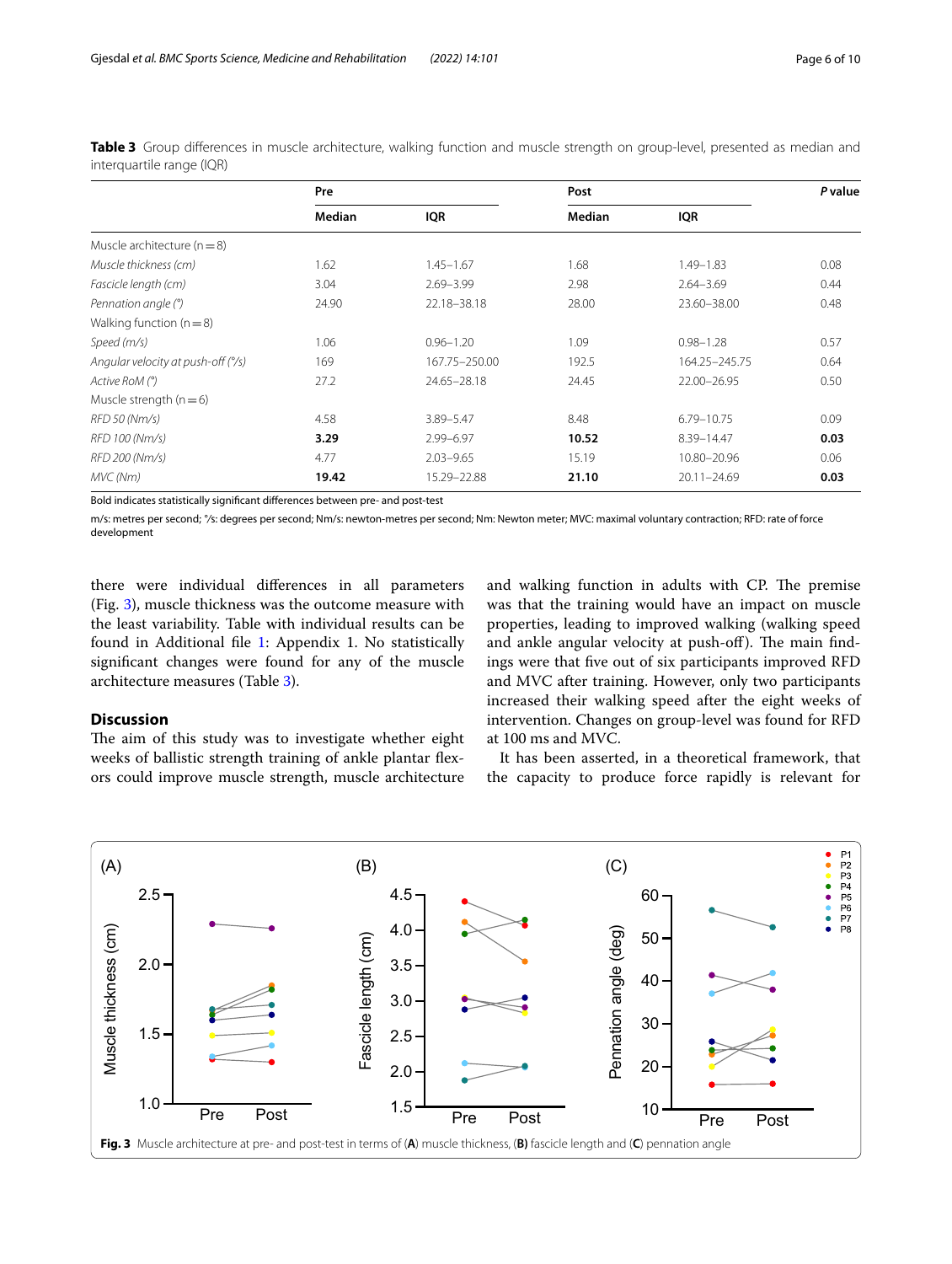walking [\[17](#page-8-16)]. Several studies have shown that this ability is impaired in spastic CP [[8](#page-8-7), [19](#page-9-0), [27](#page-9-7)]. We found the measured RFD post-values at the 0–200 ms time interval below other studies in adults with CP. For example, in a cross-sectional study, Geertsen et al. [\[8](#page-8-7)] reported RFD values that were more than twice as high as reported in this study. Their study looked at associations between impaired gait function, reduced rapid-force generation and increased passive stifness. Also, Geertsen et al. [\[8](#page-8-7)] reported slightly higher MVC, which might also have affected the power produced by the plantar flexors. This may suggest that there is a threshold beyond which muscle function (mainly RFD) afects gait function in adults with CP and that the training in the present study was insufficient to reach this threshold. However, one of the participants who improved their walking speed by more than 0.1 m/s (P2) also had complete strength data, and this participant showed no remarkable changes in muscle strength. In fact, RFD at 200 ms even diminished between pre- and post-intervention. With the limited possibilities for interpretation based on a single participant, it seems that factors other than muscle strength were behind the improvement in walking speed in this participant. Furthermore, our study participants were asked to walk overground at their preferred walking speed  $(0.8-1.4 \text{ m/s})$ , in contrast to Geertsen et al.'s participants [\[8\]](#page-8-7), who walked on a treadmill at speeds of 0.1–1.3 m/s. It has previously been reported that adults with CP have a self-selected overground walking speed of approximately 0.9 m/s with bilateral CP and 1.2 m/s with unilateral CP [\[28](#page-9-8)]. In typically developing, angular velocity is around 300°/second at push-off at walking speeds of around 1.3-1.4 m/s [\[29\]](#page-9-9). Our participants' ankle angular velocity ranged from 154–318 m/s, but five out of eight participants had angular velocities of less than 300°/second. We were unable to fnd an increase in walking speed similar to the increases in angular velocity that Mentiplay et al. [\[29\]](#page-9-9) reported. One explanation is that we measured angular velocity of the ankle on the most afected side, whereas walking speed, in Mentiplay et al. (28), is derived from both ankles. Hence, angular velocity should be investigated on both sides when investigating unilateral CP (not only on the afected side) in order to fully explore the efect of an intervention.

To get an insight into potential muscle adaptations induced by training, we used ultrasound to investigate changes in [muscle architecture.](#page-2-0) Fascicle length is considered to be a muscle feature with relevance to increasing muscle contraction velocity. However, we did not detect any changes in this measure. Moreau et al. [[18](#page-8-17)] reported an increase in fascicle length after 8–10 weeks of velocity-induced strength training in the rectus femoris in adults with CP, compared to conventional strength training. They concluded that spastic muscles could physiologically adapt diferently to conventional and velocityinduced strength training. Moreover, the test subjects conducted the exercise tasks diferently compared to our study. Participants in the mentioned study were positioned in a stationary dynamometer, which fxed limb movement, and instructors could progressively increase velocity. In contrast, our participants had to control the exercises performed on the glideboard themselves, and it was not possible to estimate the velocity at which they actually performed the exercises. A force plate mounted on the glide board's footplate would have allowed us to give participants feedback on when they performed the exercises correctly. In a study targeting ankle plantar fexors, with rapid calf-raise training in typically developing older men, ankle plantar flexor RFD increased [[30\]](#page-9-10). However, the authors could not fnd any changes in medial gastrocnemius muscle architecture with ultrasound, which could explain this increased RFD. They concluded that the improvements were due to neuromuscular adaptations, rather than morphological changes in muscle [architecture](#page-2-0). These responses are in accordance with our study as we measured improved RFD but no change in [muscle architecture was measured with ultrasound](#page-2-0). It should be noted that persons with CP have specifc neurological damage, which makes it difficult to compare them directly with older adults. Kirk et al. [[19](#page-9-0)] could not fnd increased ankle velocity after heavy resistance training in adults with CP. Although dorsifexion was the main exercise in their study, the intervention also included an exercise involving a resisted calf raise. During the frst few weeks of training, participants performed the exercises slowly in the eccentric phase and with full intentional acceleration in the concentric phase. The dosage was three sets with, progressively, 12–6 repetitions maximum, still, ankle-angle push-off velocity were unchanged [[19\]](#page-9-0).

In a recent systematic review, ballistic resistance exercises were found to be safe and feasible and to have a tendency towards efficiency in neurological populations [[31\]](#page-9-11). The findings of our study are not conclusive, as we found that participants tended to increase their strength but not their walking function. We chose to conduct this as a pre-post study, and we investigated individual changes but also group changes. It is likely that our study lacked the power to detect any real changes in [walking](#page-4-2)  [function](#page-4-2) [[32\]](#page-9-12). In this study, we did not include a control group, which increases the likelihood for a placebo efect [[33\]](#page-9-13). This may also be the reason why the participants reported more improvement than we were able to measure  $[20]$  $[20]$ . Hence, further studies should be adequately powered to obtain more solid evidence. Furthermore, we observed that participants had some difficulties in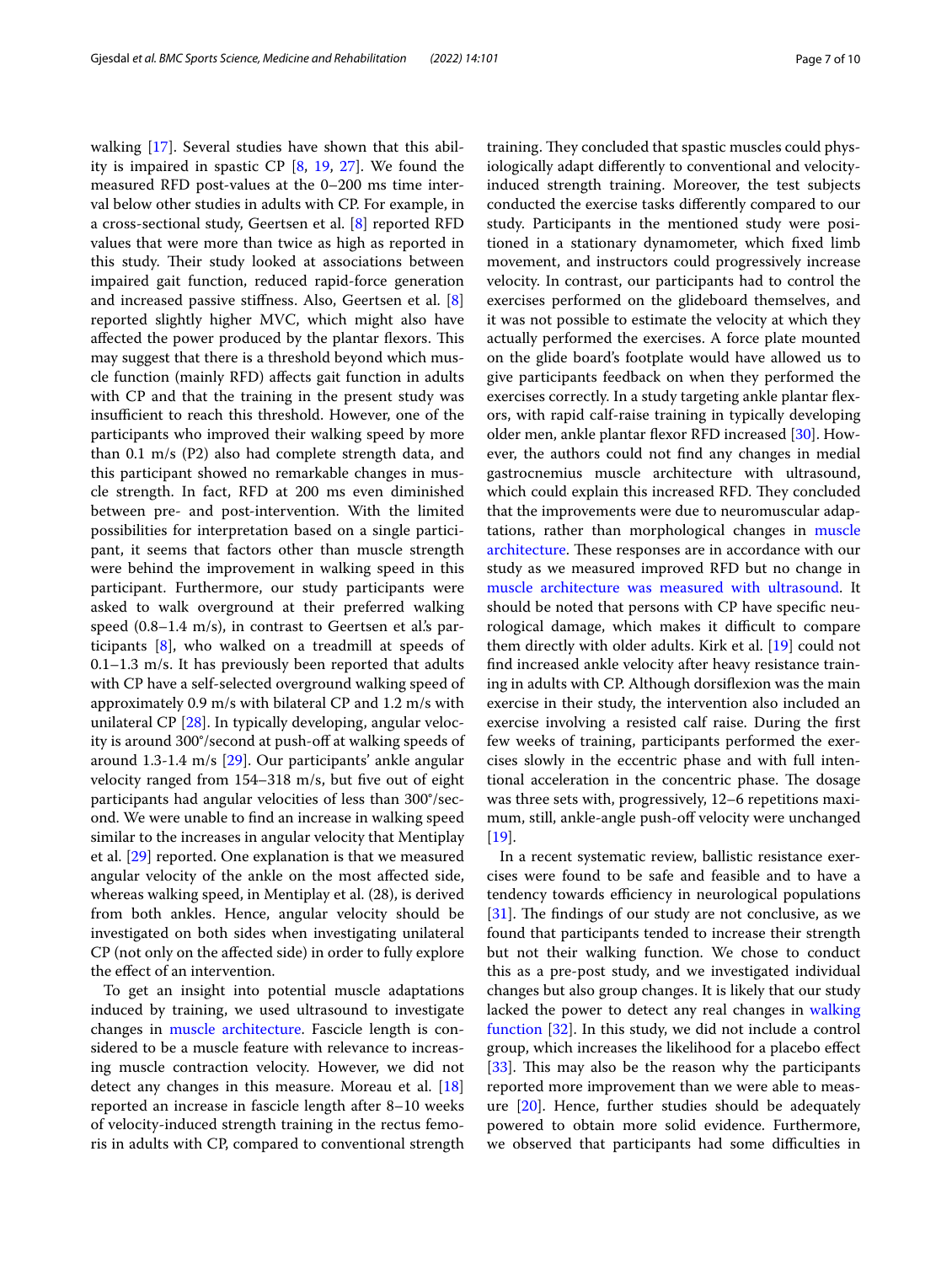performing the exercises correctly, for example, in keeping sufficiently short contact times on the footplate of the glide board. The participants needed almost four weeks to conduct the exercises correctly, as previously reported [[20\]](#page-9-1). Consequently, some of the eight-week period that was intended for strength gains were used to adapt and learn the exercises, hence frequency and duration of the intervention is discussed closer in Gjesdal et al. [\[20\]](#page-9-1). In athletes, there is an adaptive phase to ballistic strength training, and individuals with good baseline strength adapt more quickly than less fit individuals [\[34\]](#page-9-14). This may not be transferable to persons with CP, but we are of the opinion that a longer training period would have enabled participants to adapt better to the exercises. Furthermore, the rationale of this study was that a specifc impairment (the inability to generate sufficient power at the right time of the gait cycle) was a limitation to walking function. In a systematic review from 2017 [\[14](#page-8-13)], strength training was not found to have a superior efect on, for example, walking speed. But as Williams et al. [[35\]](#page-9-15) contend, strengthening of, for example, the knee extensors is not task-specifc to walking propulsion, but ankle plantar flexor and hip power is  $[17]$  $[17]$ . Therefore, we introduced home-based training targeting hip power. An extra home-based training had the potential to increase training volume, but they experienced the exercises challenging; hence only a few of them completed this training [[20\]](#page-9-1). In retrospect, adding hip exercises may appear disturbing for this paper's research aim. Hence future studies are suggested to implement otherwise. Basic research is the point of departure for this article, and we assume this training did not afect the ankle plantar fexors muscle architecture or RFD.

Walking is a complex, whole-body movement, and several other factors can play a role, such as sensory and cognitive impairments. Other aspects, such as the elastic properties of tendons, may be important  $[36]$  $[36]$ . This was not investigated or addressed in our study. There is also evidence to suggest that walking training is better than strength training for improving walking [\[37](#page-9-17)]. Finally, it could be argued that habitual walking speed is an optimalization of energy cost and forward propulsion, and can even be seen as an attractor state, suggesting that it is a behaviour that is difficult to change  $[38, 39]$  $[38, 39]$  $[38, 39]$  $[38, 39]$ .

## **Practical implications for adults with CP**

Williams et al. [[17](#page-8-16)] published a theoretical framework for improving walking function in a population with neurological disorders, discussing the general principles for strength training described in the ACSM [\[16](#page-8-15)] (guidelines developed for typically developing) for use when designing exercise interventions. Ballistic strength training maximizes the acceleration phase, minimizes the deceleration phase and intentionally increases the forcecurve slope. Still, the basic features of muscle functioning in spastic muscles are not well documented. Instead of assuming that the same recommendations could be used in neurologically impaired persons, we recommend that a basic understanding of force production (like Henneman's size principle and the Hill curve) in this population would be helpful in order to better understand physiological adaptations to strength training. Others have also pointed out that this is a neglected research topic, as the mechanical properties of muscle fbres are poorly understood in this population [\[40](#page-9-20)]. Gillett et al. have proposed strength-training interventions to investigate morphological and architectural outcomes in muscles in order to better understand the muscular response to exercise. In typically developing, RFD may be infuenced by the degree of neural activation, muscle size and the muscle fbre-type composition [[41](#page-9-21)]. We did not measure neural activation in our study, but others have reported that twitch interpolation of the tibialis nerve does not increase ankle plantar force output, concluding that muscle architecture is the limiting structure, and that gait rehabilitation should focus on muscle contractility [\[42](#page-9-22)], which supports strength training at higher velocities. With regard to muscle fbre composition, typically developing adults have an even distribution of type I and type IIa and IIx fbres [\[43](#page-9-23)], while persons with CP typically have more type I fibres  $(68–96%)$   $[44]$  $[44]$ .

## **Strengths and limitations**

In this study, we focused on body structures and body functioning and very little on activity and participation. Hence, important aspects of walking function were not touched upon.

The small sample size with a large age range is an important limitation of our study. With only eight participants, individual results may have had a large impact on median values. The study was also underpowered, making type 2 errors likely. With a larger sample size, the results would be easier to interpret, and they would be more generalizable. As the testing protocol was extensive (more than three hours for each participant), time and resources were a limiting factor to include more participants. In further studies, larger sample sizes should be a priority.

Ultrasound measurements depend more on operator skills than other measurements used in our study. To increase reliability, standardized criteria were followed, and two authors conducted and compared image analysis independently of one another. We did not perform any analysis of inter-tester performance, but test–retest analysis was performed for one of the assessors, and this revealed only minor measurement errors.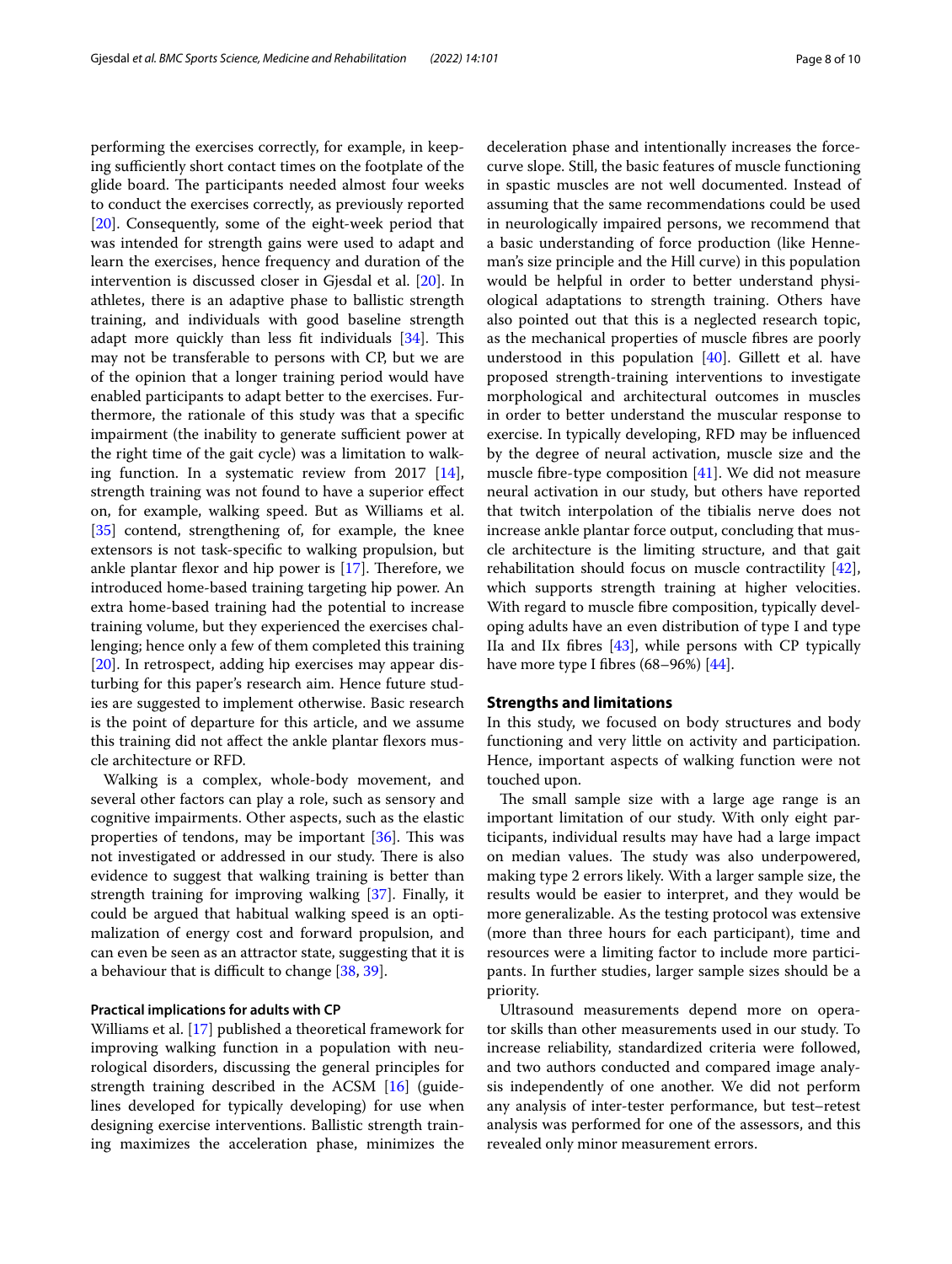Choosing the force curve for analysis was difficult. The relationship between RFD and MVC is known in typically developing persons, and choosing the curve with the highest MVC is recommended [\[22](#page-9-25)]. However, the participants took a long time (up to five seconds) to generate MVC. The ability to produce force is impaired in individuals with CP, and further investigation of the relationship between MVC and RFD in CP is needed.

## **Conclusion**

Ballistic strength training targeting ankle plantar flexors may be a potential training approach to improve RFD in adults with CP, but this needs further exploration. Furthermore, assessment of whether increasing RFD might transition to walking function will require larger studies in order to reach defnitive conclusions.

#### **Abbreviations**

CP: Cerebral palsy; GMFCS: Gross motor function classifcation system; MVC: Maximal voluntary contraction; RFD: Rate of force development.

### **Supplementary Information**

The online version contains supplementary material available at [https://doi.](https://doi.org/10.1186/s13102-022-00487-1) [org/10.1186/s13102-022-00487-1](https://doi.org/10.1186/s13102-022-00487-1).

<span id="page-8-18"></span>**Additional fle 1.** Supplementary tables (Appendix 1) and Visual3D pipeline command (Appendix 2).

#### **Acknowledgements**

We would like to express our special thanks to the following people: the participants in this study; Elise Klæbo Vonstad for the Python script; Bjørnar Sandland Henriksen at Timik for technical support; and fnally, the students who guided the training sessions and Lars Peder Vatshelle Bovim at rehablab SimArena at Western Norway University College.

#### **Author contributions**

The primary author (BEG) was in charge of recruitment of participants, conducting the study, data collection and analyses. SM contributed to the manuscript writing, study design and conducting the study. BEB contributed to the manuscript writing, prepared Table [3,](#page-5-0) study design and conducting the study. KTC contributed to the manuscript writing and study design. SMRT contributed to the manuscript writing and conducting the study. VCN contributed to the manuscript writing and conducting the study. CBR contributed to the manuscript writing, study design and conducting the study. All authors read and approved the fnal manuscript.

#### **Funding**

The Mowinckel Foundation funded the glideboard but had no part in the study.

#### **Availability of data and materials**

The datasets used and/or analysed during the current study are available from the corresponding author upon reasonable request.

#### **Declarations**

#### **Ethical approval and consent to participate**

The study was carried out according to the latest revision of the declaration of Helsinki. Ethical approval was granted by the Regional Committees for Medical and Health Research Ethics of West Norway (REK-No. 2018–2390), and all

volunteers gave written informed consent before the study intervention and were informed of their right to withdraw from the study at any time without having to provide a reason.

## **Consent for publication**

Not applicable.

#### **Competing interests**

The authors declare that they have no competing interests.

#### **Author details**

<sup>1</sup> Department of Health and Function, Western Norway University of Applied Sciences, PO Box 7030, 5020 Bergen, Norway. <sup>2</sup> Department of Global Public Health and Primary Care, Faculty of Medicine, University of Bergen, Bergen, Norway. 3 Faculty of Health, Welfare and Organisation, Østfold University College, Fredrikstad, Norway.

## Received: 11 July 2021 Accepted: 13 May 2022 Published online: 03 June 2022

#### **References**

- <span id="page-8-0"></span>1. Jonkers I, Stewart C, Spaepen A. The complementary role of the plantarfexors, hamstrings and gluteus maximus in the control of stance limb stability during gait. Gait Posture. 2003;17(3):264–72.
- <span id="page-8-1"></span>2. Gjesdal BE, et al. Walking through life with cerebral palsy: refections on daily walking by adults with cerebral palsy. Int J Qual Stud Health Well Being. 2020;15(1):1746577–1746577.
- <span id="page-8-2"></span>Nieuwenhuijsen C, et al. Experienced problems of young adults with cerebral palsy: targets for rehabilitation care. Arch Phys Med Rehabil. 2009;90(11):1891–7.
- <span id="page-8-3"></span>4. Morgan P, McGinley JL. Cerebral palsy. Handb Clin Neurol. 2018;159:323–36.
- <span id="page-8-4"></span>5. Opheim A, et al. Walking function, pain, and fatigue in adults with cerebral palsy: a 7-year follow-up study. Dev Med Child Neurol. 2009;51(5):381–8.
- <span id="page-8-5"></span>6. Riad J, Haglund-Akerlind Y, Miller F. Power generation in children with spastic hemiplegic cerebral palsy. Gait Posture. 2008;27(4):641–7.
- <span id="page-8-6"></span>7. Huang TWP, et al. Mechanical and energetic consequences of reduced ankle plantar-fexion in human walking. J Exp Biol. 2015;218(22):3541–50.
- <span id="page-8-7"></span>8. Geertsen SS, et al. Impaired gait function in adults with cerebral palsy is associated with reduced rapid force generation and increased passive stifness. Clin Neurophysiol. 2015;126(12):2320–9.
- <span id="page-8-8"></span>9. Lieber, R.L., et al., *Structural and functional changes in spastic skeletal muscle*. 2004: Hoboken. p. 615–627.
- <span id="page-8-9"></span>10. Neyroud D, et al. Plantar fexor muscle weakness and fatigue in spastic cerebral palsy patients. Res Dev Disabil. 2017;61:66–76.
- <span id="page-8-10"></span>11. Mohagheghi AA, et al. Diferences in gastrocnemius muscle architecture between the paretic and non-paretic legs in children with hemiplegic cerebral palsy. Clin Biomech (Bristol, Avon). 2007;22(6):718–24.
- <span id="page-8-11"></span>12. Mathewson MA, Lieber RL. Pathophysiology of muscle contractures in cerebral palsy. Phys Med Rehabil Clin N Am. 2015;26(1):57–67.
- <span id="page-8-12"></span>13. Maffiuletti NA, et al. Rate of force development: physiological and methodological considerations. Eur J Appl Physiol. 2016;116(6):1091–116.
- <span id="page-8-13"></span>14. Ryan JM, et al. Exercise interventions for cerebral palsy. Cochrane Database Syst Rev. 2017;6(6):Cd011660.
- <span id="page-8-14"></span>15. Gillett JG, et al. The impact of strength training on skeletal muscle morphology and architecture in children and adolescents with spastic cerebral palsy: a systematic review. Res Dev Disabil. 2016;56:183–96.
- <span id="page-8-15"></span>16. Nicholas A. Ratamess, et al., *American College of Sports Medicine position stand. Progression models in resistance training for healthy adults.* Med Sci Sports Exerc, 2009. 41(3): p. 687–708.
- <span id="page-8-16"></span>17. Williams G, et al. Improving walking ability in people with neurologic conditions: a theoretical framework for biomechanics-driven exercise prescription. Arch Phys Med Rehabil. 2019;100(6):1184–90.
- <span id="page-8-17"></span>18. Moreau NG, Holthaus K, Marlow N. Diferential adaptations of muscle architecture to high-velocity versus traditional strength training in cerebral palsy. Neurorehabil Neural Repair. 2013;27(4):325–34.